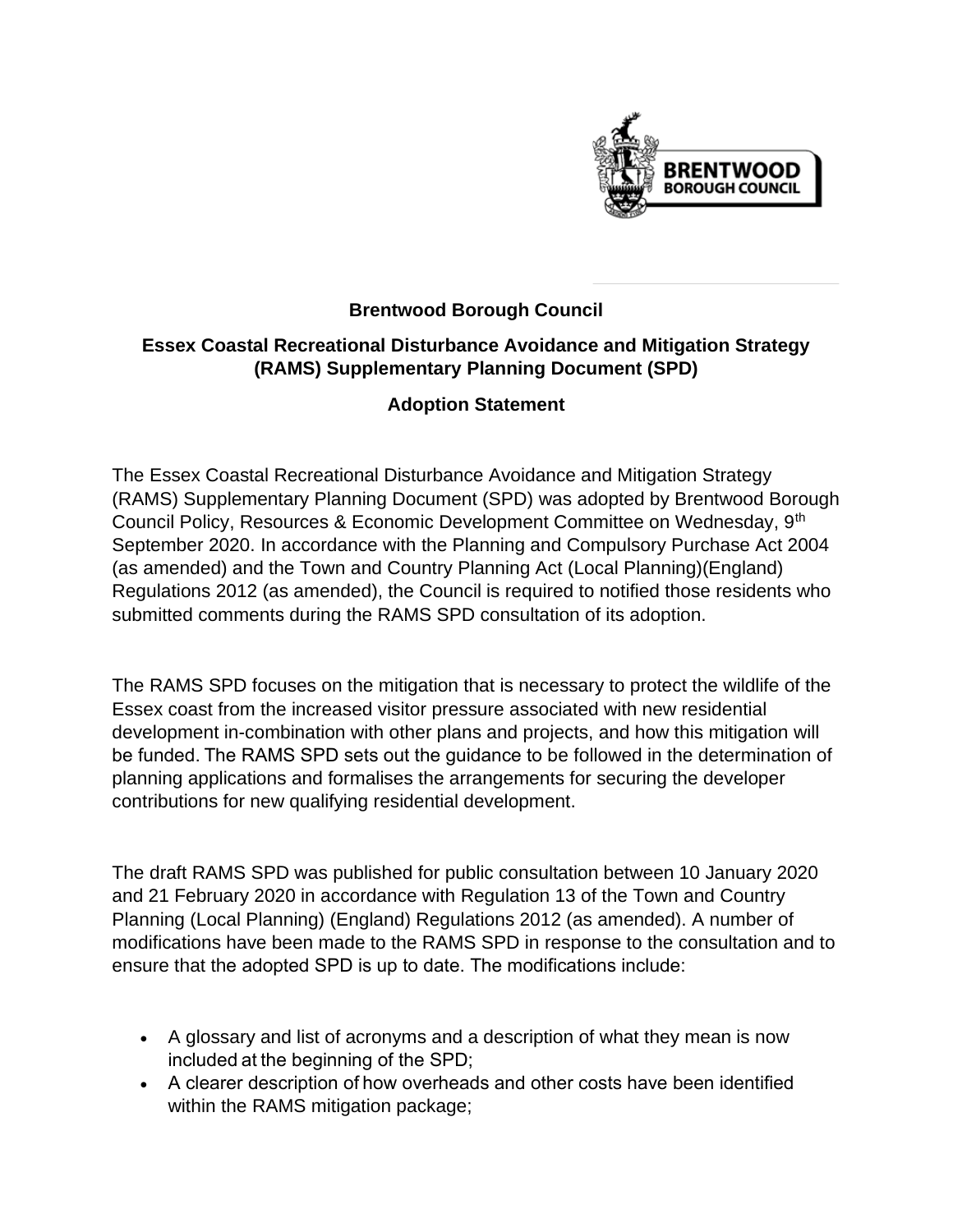- The first paragraph of the SPD will be amended to state 'birds and their habitats' rather than 'Wildlife' to make it clearer from the outset as to what type of wildlife the RAMS and the SPD is primarily seeking to protect;
- More recognition of the South East Marine Plan and the East Inshore and East Offshore Marine Plans which, when adopted, will become part of the statutory Development Plan for the relevant Councils
- An amendment to include reference to fishing / bait digging to paragraph 2.2;
- Reference to the 'Outer Thames Estuary SPA' rather than the 'Thames Estuary SPA';
- Previous maps replaced with higher resolution images;
- Additional clarification within Paragraph 3.7 making the SPD more explicit regarding proposals for single dwellings being subject to the RAMS tariff;
- More explanation of requirements of development proposals in regard to statutory HRA procedures and on-site mitigation, and that the specific effects the RAMS will mitigate in accordance with Regulation 122 of the CIL Regulations;
- More justification for the inclusion of C2 Residential Institutions and C2A Secure Residential Institutions as being liable for tariff payments;
- Inclusion of the National Planning Policy Framework (NPPF) within the 'useful links' section;
- Clarification that non-residential proposals are exempt from the tariff;
- Amendments to the map in Appendix 2 of the Essex Coast RAMS SPD SEA/HRA Screening Report be amended to reflect the Outer Thames SPA designation;
- Clarification on the requirements for project-level Habitat Regulations Assessment (HRA) and Appropriate Assessment (AA) of development proposals which will explore the hierarchy of avoidance and mitigation, and that the SPD is relevant to 'in-combination' recreational effects only;
- Clear explanation that the intention of Essex Coast RAMS mitigation is to enable the conclusion of no adverse effect on the integrity of the international designated sites;
- Removal, from the relevant map in the SPD and RAMS Strategy, all areas of Suffolk from the Zone of Influence;
- Clearer explanation of the relationship between the effects of a population increase resulting from net new dwelling increases;
- Clarification that ways of paying the tariff contributions varies between partner Councils;
- Reference to the governance arrangements for the RAMS including the Project Board and Essex Coastal Forum;
- Clarification that the RAMS monitoring framework will be agreed on appointment of the project Delivery Officer; and
- Clarification the RAMs tariff does not apply to student accommodation in Chelmsford.